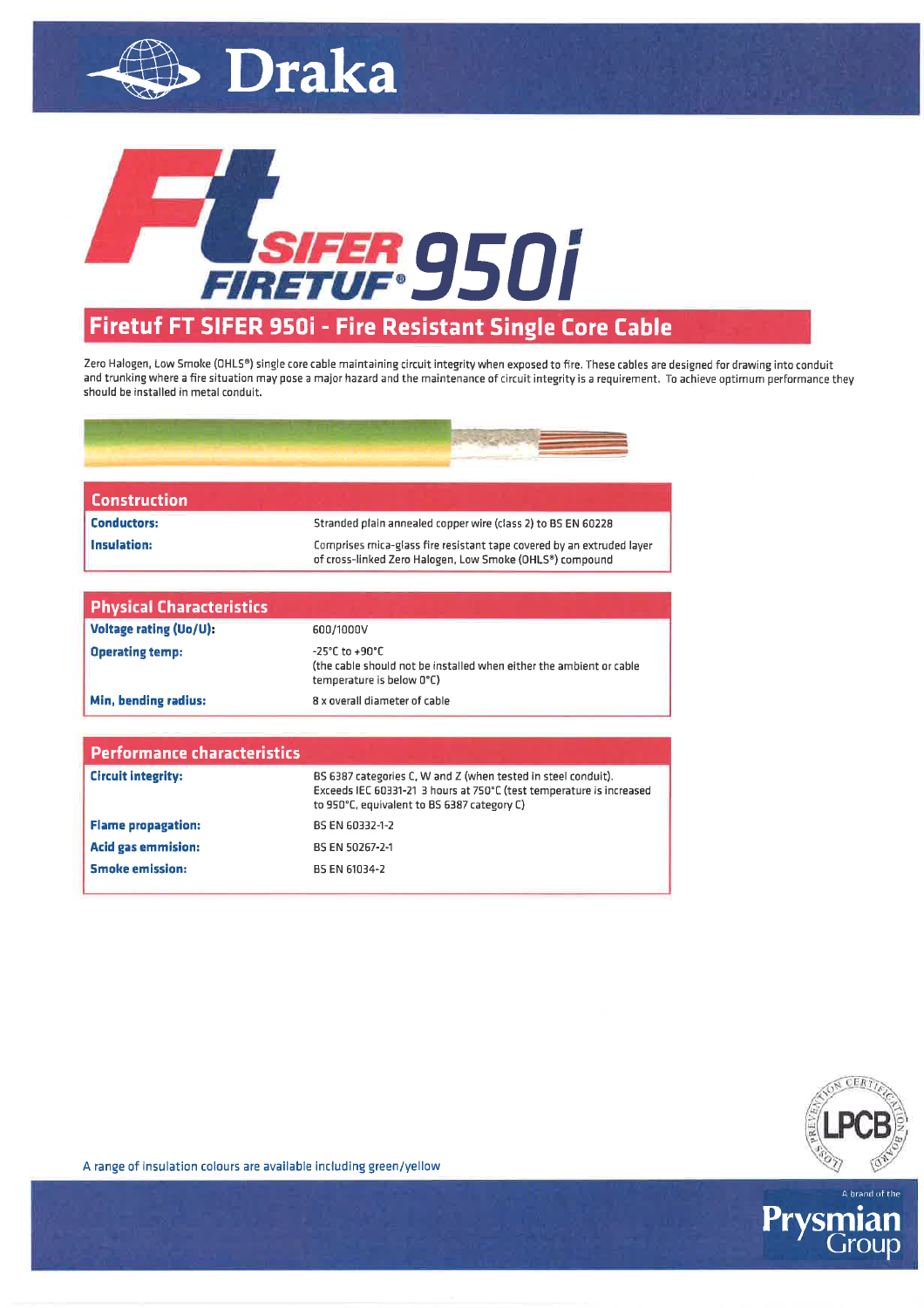



| <b>Nominal</b><br>area of<br>conductor<br>mm <sup>2</sup> | <b>Insulation</b><br>thickness<br>mm | <b>Mean</b><br>diameter<br>(upper limit)<br>mm | Approx.<br>weight of<br>cable<br>kg/km | <b>Maximum</b><br>conductor<br>resistance @<br>$20^{\circ}$ C<br>$\Omega$ /km |
|-----------------------------------------------------------|--------------------------------------|------------------------------------------------|----------------------------------------|-------------------------------------------------------------------------------|
| 1.5                                                       | 0.7                                  | 3.9                                            | 25                                     | 12.10                                                                         |
| 2.5                                                       | 0.8                                  | 4.6                                            | 40                                     | 7.41                                                                          |
| 4                                                         | 0.8                                  | 5.1                                            | 55                                     | 4.61                                                                          |
| 6                                                         | 0.8                                  | 5.6                                            | 75                                     | 3.08                                                                          |
| 10                                                        | 1.0                                  | 7.1                                            | 125                                    | 1.83                                                                          |
| 16                                                        | 1.0                                  | 8.1                                            | 180                                    | 1.15                                                                          |
| 25                                                        | 1.2                                  | 9.8                                            | 280                                    | 0.727                                                                         |
| 35                                                        | 1.2                                  | 10.9                                           | 370                                    | 0.524                                                                         |
| 50                                                        | 1.4                                  | 13.4                                           | 495                                    | 0.387                                                                         |
| 70                                                        | 14                                   | 15.2                                           | 700                                    | 0.268                                                                         |
| 95                                                        | 1.6                                  | 17.6                                           | 960                                    | 0.193                                                                         |
| 120                                                       | 1.6                                  | 19.3                                           | 1190                                   | 0.153                                                                         |
| 150                                                       | 1.8                                  | 21.3                                           | 1465                                   | 0.124                                                                         |
| 185                                                       | 2.0                                  | 23.7                                           | 1830                                   | 0.0991                                                                        |
| 240                                                       | 2.2                                  | 26.8                                           | 2390                                   | 0.0754                                                                        |
| 300                                                       | 2.4                                  | 29.7                                           | 3615                                   | 0.0601                                                                        |
| 400                                                       | 2.6                                  | 33.3                                           | 3995                                   | 0.0470                                                                        |
| 500                                                       | 2.8                                  | 37.2                                           | 5100                                   | 0.0366                                                                        |
| 630                                                       | 2.8                                  | 41.3                                           | 6435                                   | 0.0283                                                                        |



Prysmian Group, Chickenhall lane, Eastleigh. **SO50 6YU** 

Sales Telephone 01332 345431

www.drakauk.com



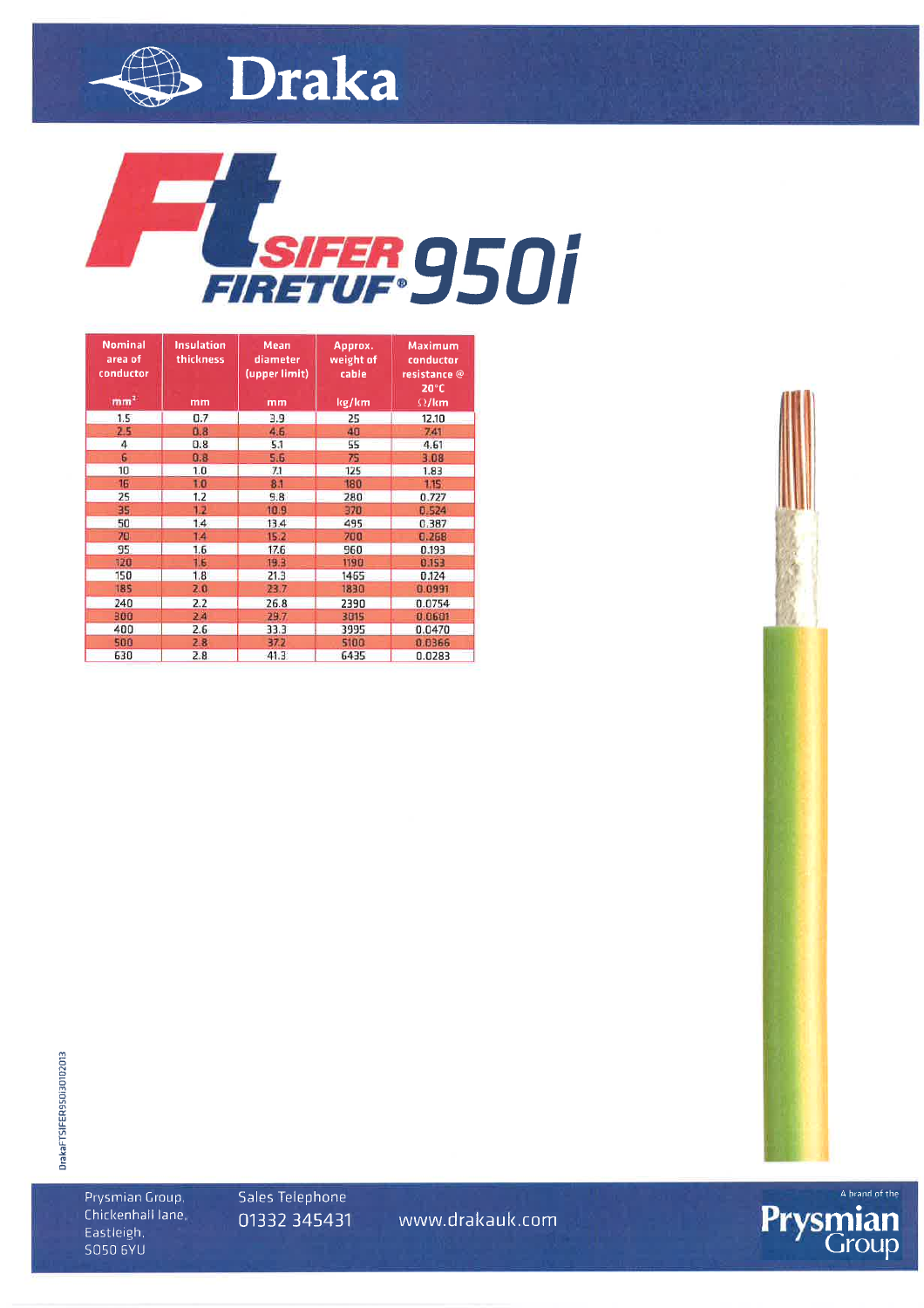## **LPCB**<sup>®</sup>

www.redbooklive.com

## **Certificate of Product Approval**

Certificate Number: 1134c

Issue: 02

òŹ

## **DRAKA UK LIMITED**

Chickenhall Lane Bishopstoke Eastleigh **Hants SO50 6YU** United Kingdom

is authorised to use the LPCB mark in association with the product(s) listed in this certificate and appendix<br>having complied with the requirements of the standard(s) detailed below:

#### **Product(s)**

1

Cable Types as listed below: FT SIFER 950i See Certificate Appendix for details **Standard(s) (see Appendix for details)** BS 6387:2013 (Category CWZ) IEC 60331-21:1999

This Certificate is maintained and held in force through regular surveillance activities and subject to the corresponding ISO 9001 Certificate being maintained.

|                        | David Hoare                                                                                                                                                                                                                                                                                                                                                                                                                                    | 04 November 2014 | 01 March 2013          |
|------------------------|------------------------------------------------------------------------------------------------------------------------------------------------------------------------------------------------------------------------------------------------------------------------------------------------------------------------------------------------------------------------------------------------------------------------------------------------|------------------|------------------------|
| Signed for LPCB        | Certification Scheme Manager                                                                                                                                                                                                                                                                                                                                                                                                                   | Date of Issue    | Date of First issue    |
| UKAS<br><b>PRODUCT</b> | This certificate and appendix remain the property of BRE Global Ltd and is issued<br>subject to terms and conditions (for details visit www.redbooklive.com/terms)<br>To check the validity of this certificate and appendix please visit<br>www.redbooklive.com/check, scan the QR tag or contact us<br>LPCB is part of BRE Global Ltd, Garston, Watford, WD25 9XX<br>T: +44 (0)333 321 8811 F: +44 (0)1923 664603 E: enquiries@brealobal.com |                  |                        |
| BF1345 Rev. 0.2        | Page 1 of 3                                                                                                                                                                                                                                                                                                                                                                                                                                    |                  | © BRE Global Ltd, 2014 |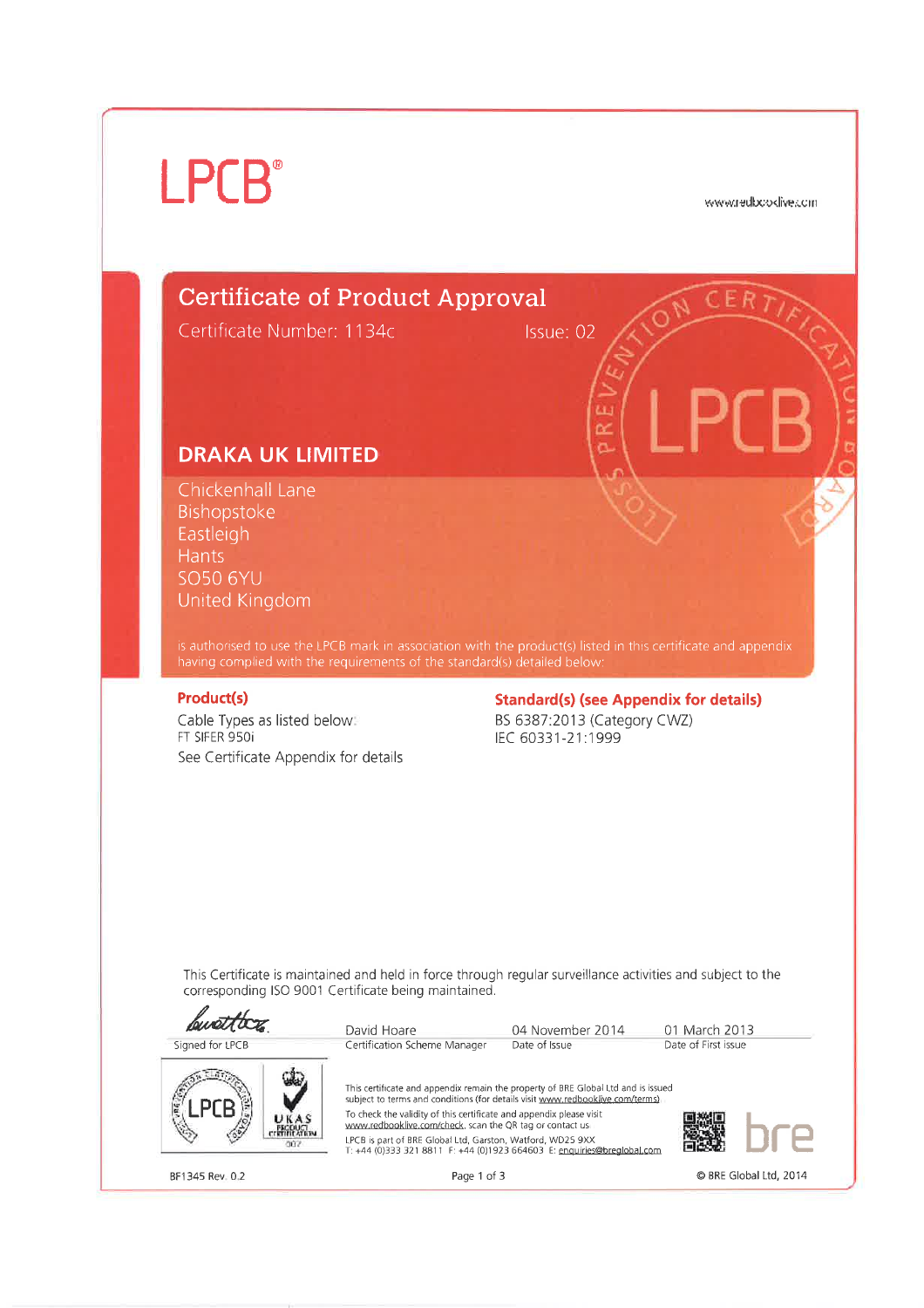## **LPCB**<sup>®</sup>

## Appendix to Certificate No: 1134c **DRAKA UK LIMITED**

**Issue: 02** 

| Product name                    |                    |                    | <b>LPCB Ref</b><br>No.  |  |
|---------------------------------|--------------------|--------------------|-------------------------|--|
| FT SIFER 950i<br>1134c/01       |                    |                    |                         |  |
| Nominal csa of conductor (mm.). | Core Construction  | B5 6387            | IEC 60331-21            |  |
| 16                              | One <sup>(1)</sup> | $C WZ^{(2-4)}$     | Complies <sup>(6)</sup> |  |
| 25                              | One <sup>(1)</sup> | $C WZ^{(2-4)}$     | Complies <sup>(6)</sup> |  |
| 35                              | One <sup>(1)</sup> | $C WZ^{(2-4)}$     | $Complies^{(6)}$        |  |
| 50                              | One <sup>(1)</sup> | $C WZ(2-4)$        | Complies <sup>(6)</sup> |  |
| 70                              | $One^{(1)}$        | $C WZ^{(2-4)}$     | Complies <sup>(6)</sup> |  |
| 95                              | One <sup>(1)</sup> | $C WZ^{(2-4)}$     | Complies <sup>(6)</sup> |  |
| 120                             | One <sup>(1)</sup> | $C WZ^{(2\,8\,5)}$ | Complies <sup>(6)</sup> |  |
| 150                             | One <sup>(1)</sup> | $C WZ^{(2.8.5)}$   | Complies <sup>(6)</sup> |  |
| 185                             | One <sup>(1)</sup> | $\sim$             | Complies <sup>(6)</sup> |  |
| 240                             | One <sup>(1)</sup> | E                  | Complies <sup>(6)</sup> |  |
| 300                             | One <sup>(1)</sup> | e,                 | Complies <sup>(6)</sup> |  |
| 400                             | One <sup>(1)</sup> | P)                 | Complies <sup>(6)</sup> |  |
|                                 |                    |                    |                         |  |

This Certificate is maintained and held in force through regular surveillance activities and subject to the corresponding ISO 9001 Certificate being maintained.

busttor David Hoare 04 November 2014 01 March 2013 Signed for LPCB Certification Scheme Manager Date of Issue Date of First issue This certificate and appendix remain the property of BRE Global Ltd and is issued subject to terms and conditions (for details visit www.redbooklive.com/terms). To check the validity of this certificate and appendix please visit<br>www.redbooklive.com/check, scan the QR tag or contact us LPCB is part of BRE Global Ltd, Garston, Watford, WD25 9XX<br>T: +44 (0)333 321 8811 F: +44 (0)1923 664603 E: enquiries@breglobal.com BF1345 Rev. 0.2 Page 2 of 3 © BRE Global Ltd, 2014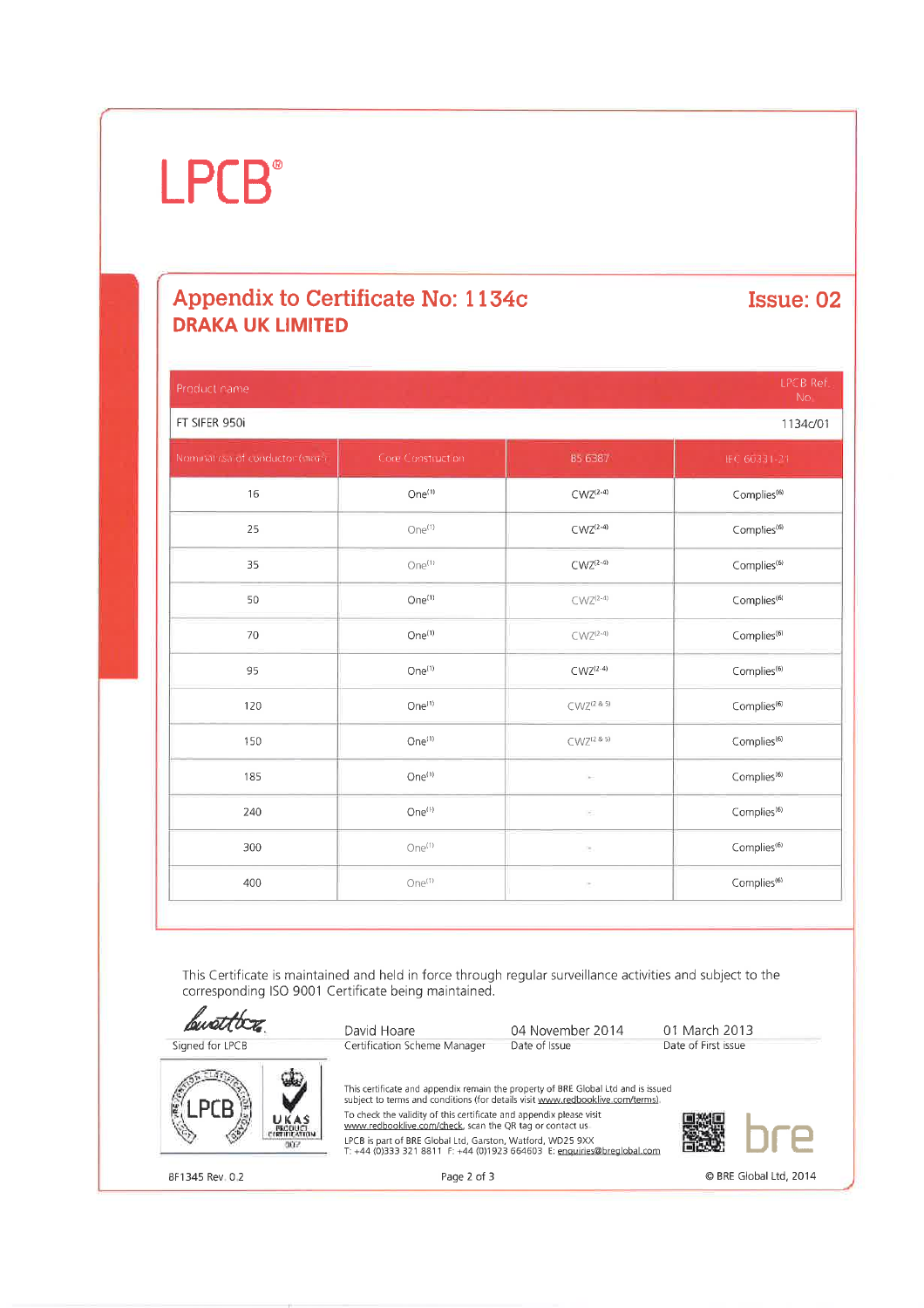## $I$  PCB<sup>®</sup>

## Appendix to Certificate No: 1134c **DRAKA UK LIMITED**

## Issue: 02

| <b>LPCB Ref</b><br>Product name |                    |         |                         |
|---------------------------------|--------------------|---------|-------------------------|
| FT SIFER 950i<br>1134c/01       |                    |         |                         |
| Nominal csa of conductor Chin + | Core Const: Iction | BS 6387 | IEC 60331-21            |
| 500                             | One <sup>(1)</sup> | ÷       | Complies <sup>(6)</sup> |
| 630                             | $One^{(1)}$        | ÷       | Complies <sup>(6)</sup> |

#### Uo/U 600/1000 V

#### Notes:

- 1. Stranded conductor only.
- Where a single cable is fitted in a conduit, only phase to earth voltage was applied.  $2 -$
- To satisfy the requirement of BS 6387, testing for C, W & Z categories was conducted using a 20mm stainless  $\overline{3}$ . steel conduit as the other metallic element.
- To satisfy the requirement of BS 6387, testing for W & Z categories was conducted using a 20mm stainless  $\mathcal{A}_{-}$ steel conduit as the other metallic element.
- 5. To satisfy the requirement of BS 6387, testing for C category was conducted using a 38mm stainless steel conduit as the other metallic element.
- The FT SIFER 950i cables met the requirements of IEC 60331-21: 1999 when tested at a temperature of 950°C 6. for a duration of 90mins + 15mins cool down, at a voltage rating of 600V.

This Certificate is maintained and held in force through regular surveillance activities and subject to the corresponding ISO 9001 Certificate being maintained.



BF1345 Rev. 0.2

Page 3 of 3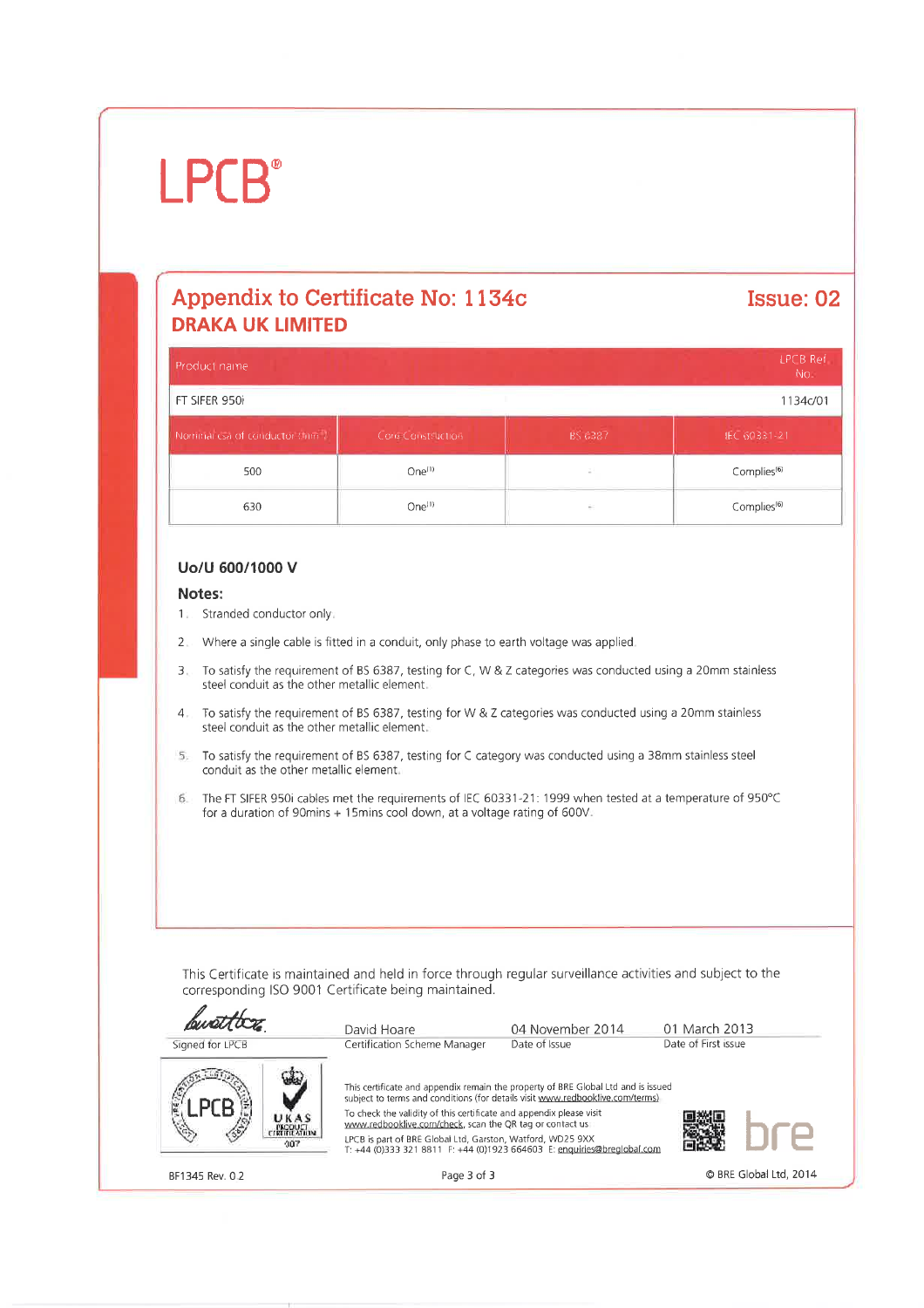# **LPCB**®

www.redbooklive.com

## **Certificate of Product Approval**

Certificate Number: 1134g

Issue: 03

Ш  $\alpha$ Ä

## **DRAKA UK LIMITED**

Chickenhall Lane Bishopstoke Eastleigh **Hants SO50 6YU** United Kingdom

is authorised to use the LPCB mark in association with the product(s) listed in this certificate and appendix having complied with the requirements of the standard(s) detailed below:

#### **Product(s)**

Cable Types as listed below: FT SIFER 950i OHLS

#### **Standard(s) (see Appendix for details)**

BS 6387:2013 (Category CWZ) EN 60754-1:2014 EN 61034-2:2005 IEC 60331-21:1999

This Certificate is maintained and held in force through regular surveillance activities and subject to the corresponding ISO 9001 Certificate being maintained.

| Albel                                                                  | Karen Coull                                                                                                                                                                                                                                                                                                                                                                                                                                                                                | 7 March 2019  | 13 May 2013         |  |
|------------------------------------------------------------------------|--------------------------------------------------------------------------------------------------------------------------------------------------------------------------------------------------------------------------------------------------------------------------------------------------------------------------------------------------------------------------------------------------------------------------------------------------------------------------------------------|---------------|---------------------|--|
| Signed for BRE Global Ltd.                                             | Certification Scheme Manager                                                                                                                                                                                                                                                                                                                                                                                                                                                               | Date of Issue | Date of First issue |  |
| <b>DREVE</b><br>UKAS<br><b>PRODUCT</b><br><b>CERTIFICATION</b><br>0007 | This certificate and appendix remain the property of BRE Global Ltd. and is issued<br>subject to terms and conditions (for details visit www.redbooklive.com/terms).<br>To check the validity of this certificate and appendix please visit<br>www.redbooklive.com/check, scan the QR tag or contact us.<br>BRE Global Ltd, Garston, Watford, WD25 9XX<br>T: +44 (0)333 321 8811 E: enquiries@brealobal.com<br>LPCB® is a registered trademark of the Building Research Establishment Ltd. |               |                     |  |

BF1345 Rev 2.1

Page 1 of 2

80018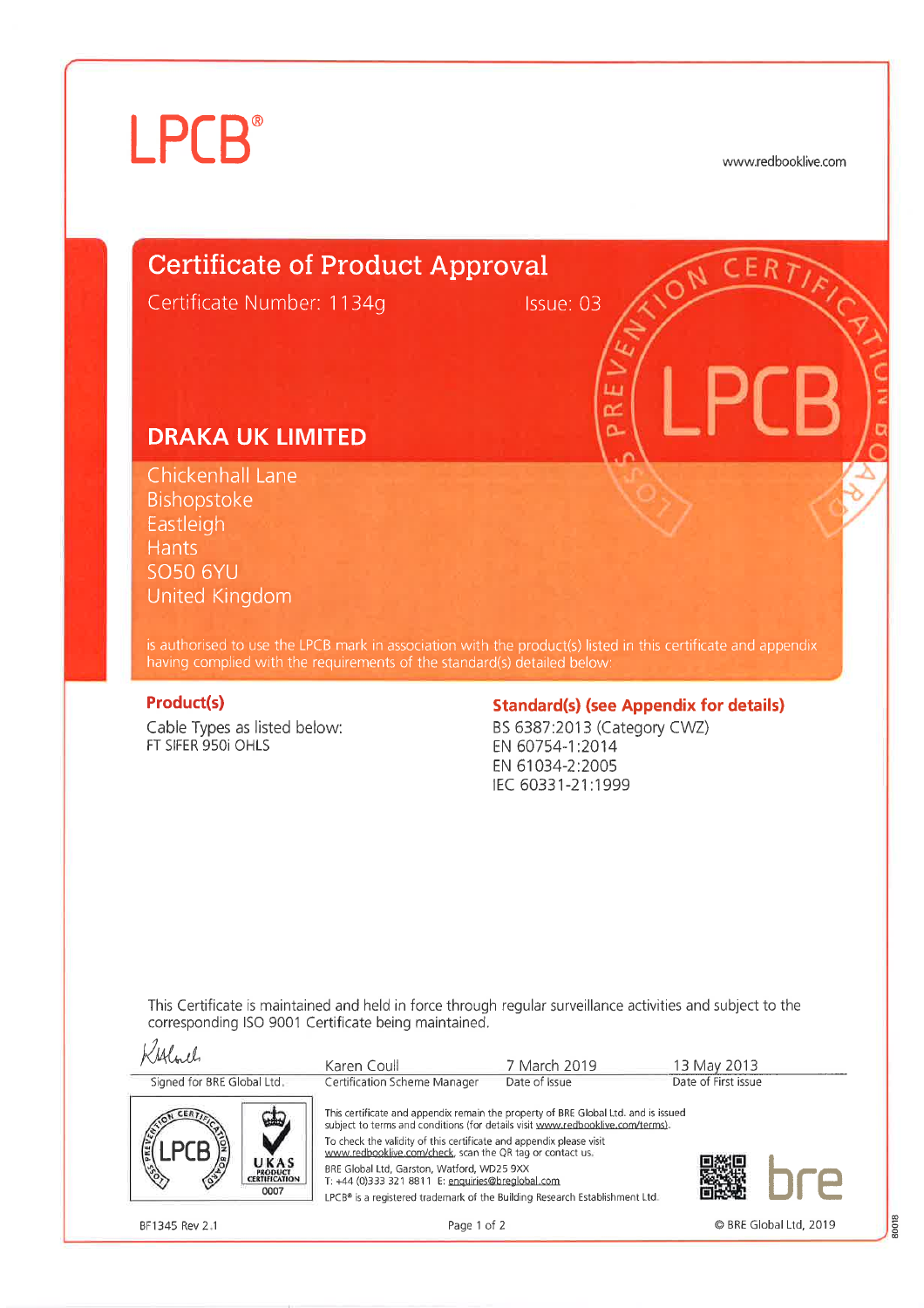# **LPCB®**

## Appendix to Certificate No: 1134g **DRAKA UK LIMITED**

#### **IPCB Ref** Product name No. FT SIFFR 950i OHIS 1134g/01 EN 61034-2 Core Construction  $1.5$ One  $(1)$  $C, W, Z<sup>(2,3)</sup>$ <0.5% HCI  $>60%$ Complies<sup>(4)</sup>  $C, W, Z^{(2,3)}$ Complies<sup>(4)</sup>  $2.5$ One $(1)$ <0.5% HCI  $>60%$  $4.0$ One (1)  $C, W, Z<sup>(2,3)</sup>$  $<0.5%$  HCI Complies<sup>(4)</sup>  $>60%$ 6.0 One (1)  $C, W, Z^{(2,3)}$ <0.5% HCI  $>60\%$ Complies<sup>(4)</sup> One (1)  $>60\%$ Complies<sup>(4)</sup> 10 C, W,  $Z^{(2,3)}$ <0.5% HCI

#### Uo/U 600/1000V

#### Notes:

- 1. Stranded conductor only.
- Where a single cable is fitted in a conduit, only phase to earth voltage was applied. 2.
- 3. To satisfy the requirements of BS 6387:2013, for Categories C, W, Z testing was conducted using a 20mm stainless steel conduit as the other metallic element.
- 4. The FT SIFER 950i OHLS cables met the requirements of IEC 60331-21:1999 when tested at a temperature of 950°C for a duration of 90mins + 15mins cool down, at a voltage rating of 600V.

This Certificate is maintained and held in force through regular surveillance activities and subject to the corresponding ISO 9001 Certificate being maintained.

| Albert                                                           | Karen Coull                                                                                                                                                                                                                                                                                                                                                                                                 | 7 March 2019  | 13 May 2013         |
|------------------------------------------------------------------|-------------------------------------------------------------------------------------------------------------------------------------------------------------------------------------------------------------------------------------------------------------------------------------------------------------------------------------------------------------------------------------------------------------|---------------|---------------------|
| Signed for BRE Global Ltd.                                       | Certification Scheme Manager                                                                                                                                                                                                                                                                                                                                                                                | Date of Issue | Date of First issue |
| $\mathbf{F}$<br>REVEN<br>UKAS<br><b>ERODUCT</b><br>CERTIFICATION | This certificate and appendix remain the property of BRE Global Ltd, and is issued<br>subject to terms and conditions (for details visit www.redbooklive.com/terms).<br>To check the validity of this certificate and appendix please visit<br>www.redbooklive.com/check, scan the QR tag or contact us.<br>BRE Global Ltd. Garston, Watford, WD25 9XX<br>T: +44 (0)333 321 8811 E: enquiries@brealobal.com |               |                     |
| 0007                                                             | LPCB is a registered trademark of the Building Research Establishment Ltd.                                                                                                                                                                                                                                                                                                                                  |               |                     |

BF1345 Rev 2.1

Page 2 of 2

Issue: 03

80018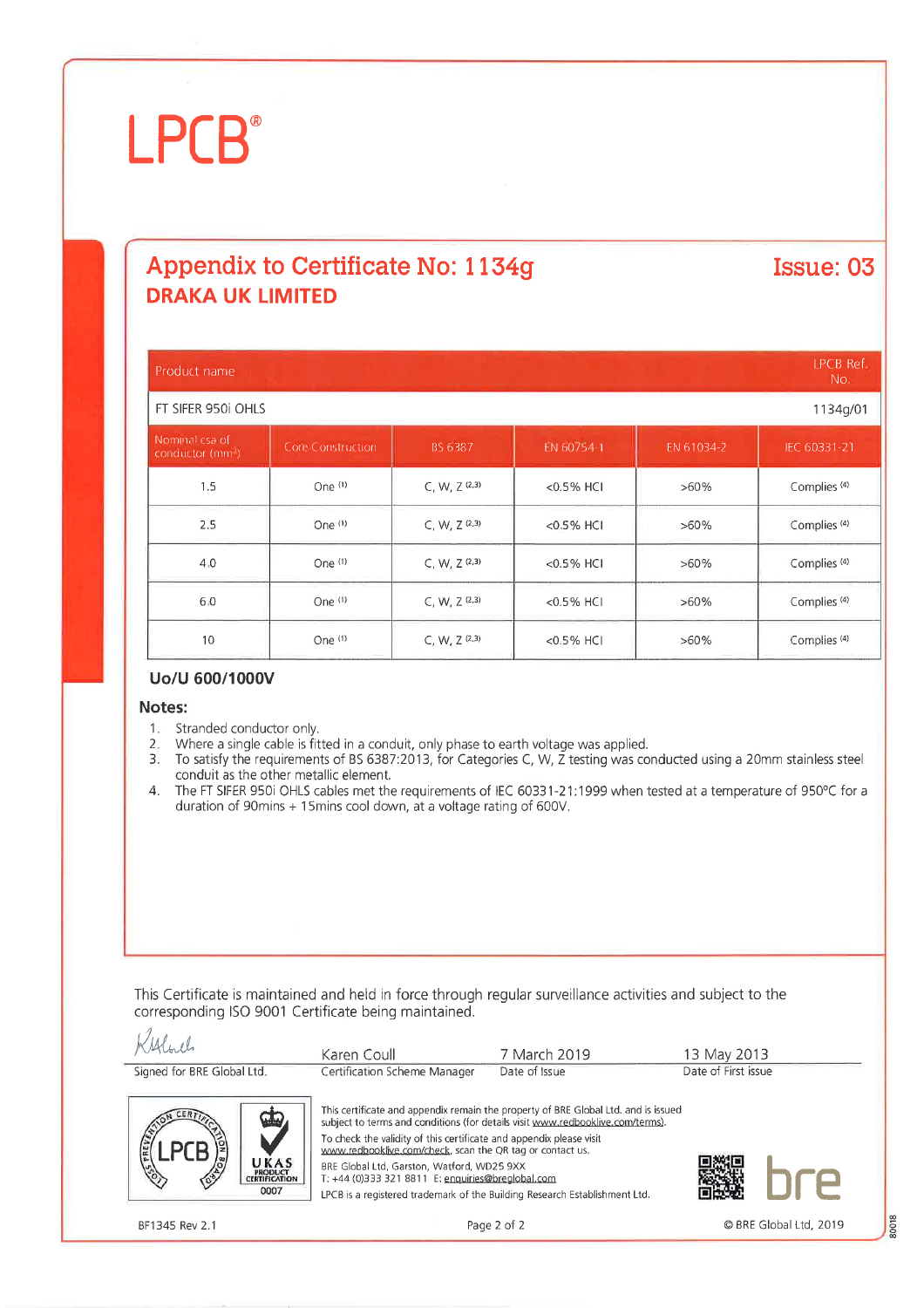

www.bre.co.uk

## **BRE Global Test Report**

Fire Testing of Prysmian Group cable to BS 8434-2 & EN 50200 **PH120** 

**Prepared for:** Date: **Report Number:**  **Prysmian Group** 29.05.2020 P117010-1000 Issue: 2

**BRE Global Ltd** Watford, Herts **WD25 9XX** 

Customer Services 0333 321 8811

From outside the UK:  $T + 44$  (0) 1923 664000  $F + 44$  (0) 1923 664010 E enquiries@bre.co.uk www.bre.co.uk

Prepared for: Prysmian Group Energy Cables Chickenhall Lane Bishopstoke Eastleigh Hants **SO50 6YU** 



Page 1 of 7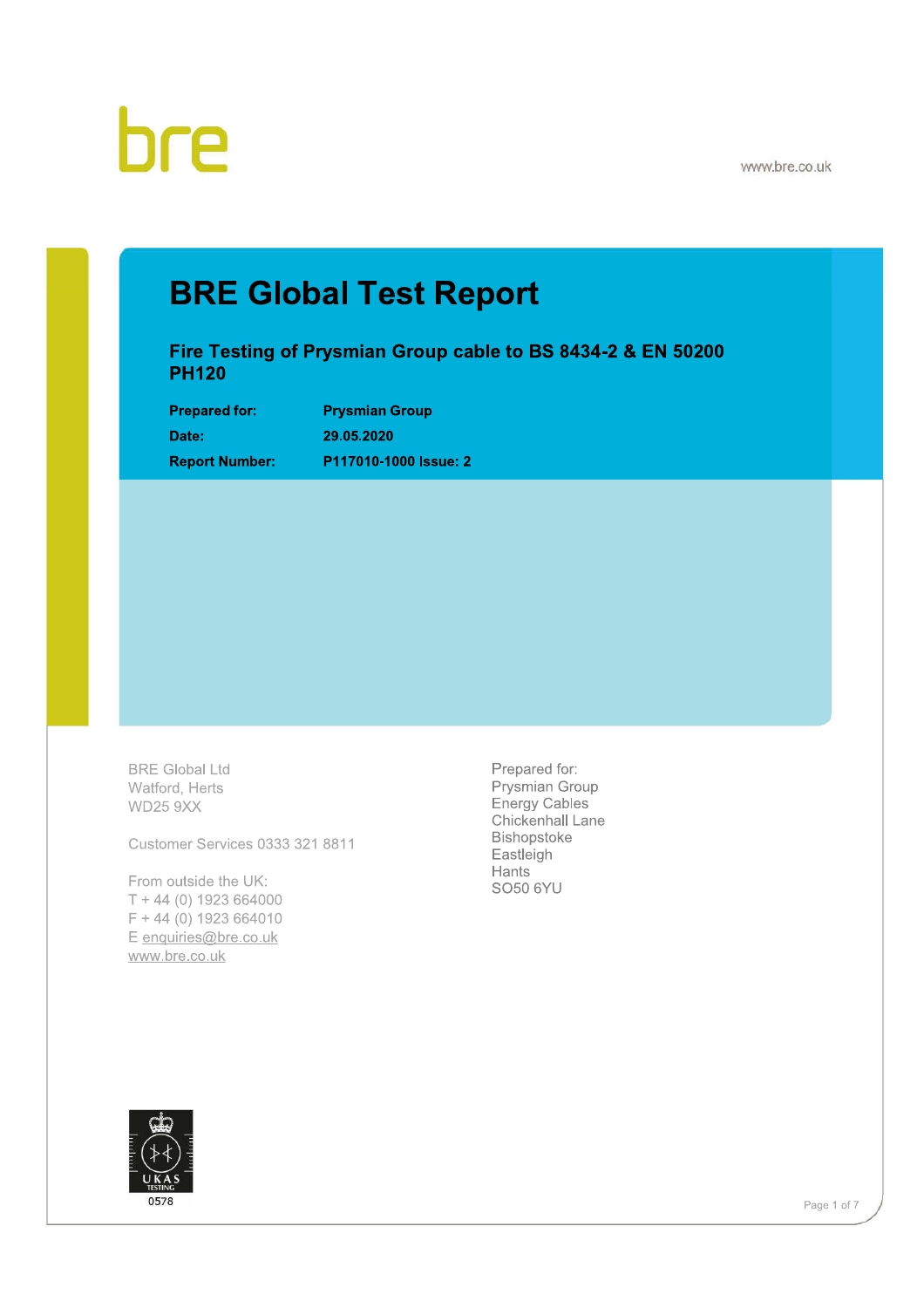### **Prepared by**

| Ashish Tiwari -      | Digitally signed by       |
|----------------------|---------------------------|
|                      | Ashish Tiwari -           |
| Laboratory           | <b>Laboratory Manager</b> |
| <b>Manager Cable</b> | <b>Cable Testing</b>      |
|                      | Date: 2020.05.29          |
| Testing              | $16:30:47 +01'00'$        |

### **Authorised by**

| <b>Philip Howard -</b> | Digitally signed by Philip              |
|------------------------|-----------------------------------------|
| Technical              | <b>Howard - Technical</b>               |
| Development            | Development Manager<br>Date: 2020.05.29 |
| Manager                | $17:23:51 + 01'00'$                     |

This report is made on behalf of BRE Global and may only be distributed in its entirety, without amendment, and with attribution to BRE Global Ltd to the extent permitted by the terms and conditions of the contract. Test results relate only to the specimens tested. BRE Global has no responsibility for the design, materials, workmanship or performance of the product or specimens tested. This report does not constitute an approval, certification or endorsement of the product tested and no such claims should be made on websites, marketing materials, etc. Any reference to the results contained in this report should be accompanied by a copy of the full report, or a link to a copy of the full report.

BRE Global's liability in respect of this report and reliance thereupon shall be as per the terms and conditions of contract with the client and BRE Global shall have no liability to third parties to the extent permitted in law.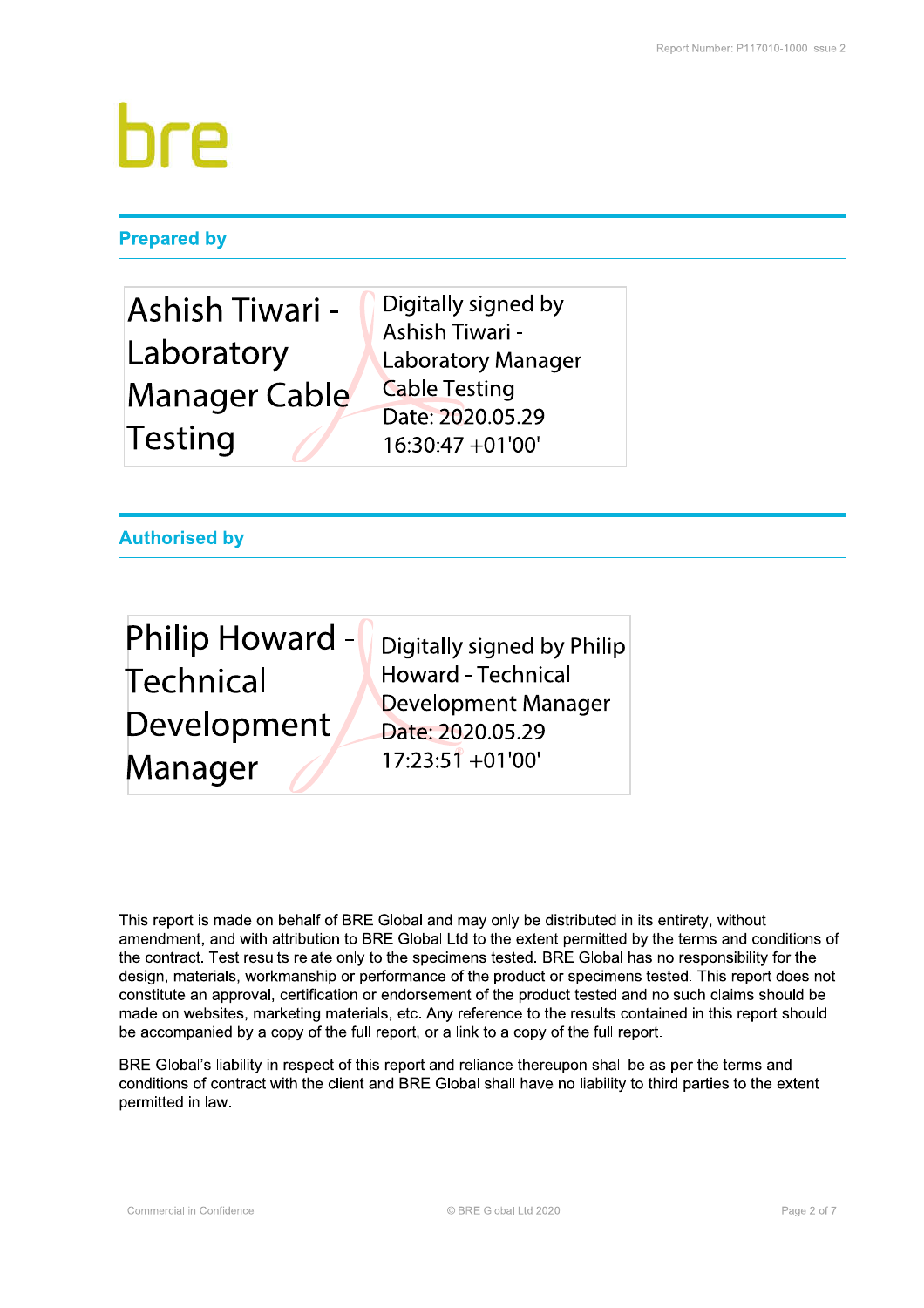# bre

|                          |                      | <b>Table of Contents</b> |                  |  |
|--------------------------|----------------------|--------------------------|------------------|--|
| 1                        |                      | <b>Introduction</b>      | $\boldsymbol{4}$ |  |
| $\mathbf{2}$             | <b>Cable Details</b> |                          |                  |  |
|                          | 2.1                  | Sample F2453             | 5                |  |
| 3<br><b>Test results</b> |                      |                          | $6\phantom{1}6$  |  |
|                          | 3.1                  | BS 8434-2:2003+A2:2009   | 6                |  |
|                          | 3.2                  | EN 50200:2015 - PH120    | 6                |  |
| 4                        |                      | <b>References</b>        | $\overline{7}$   |  |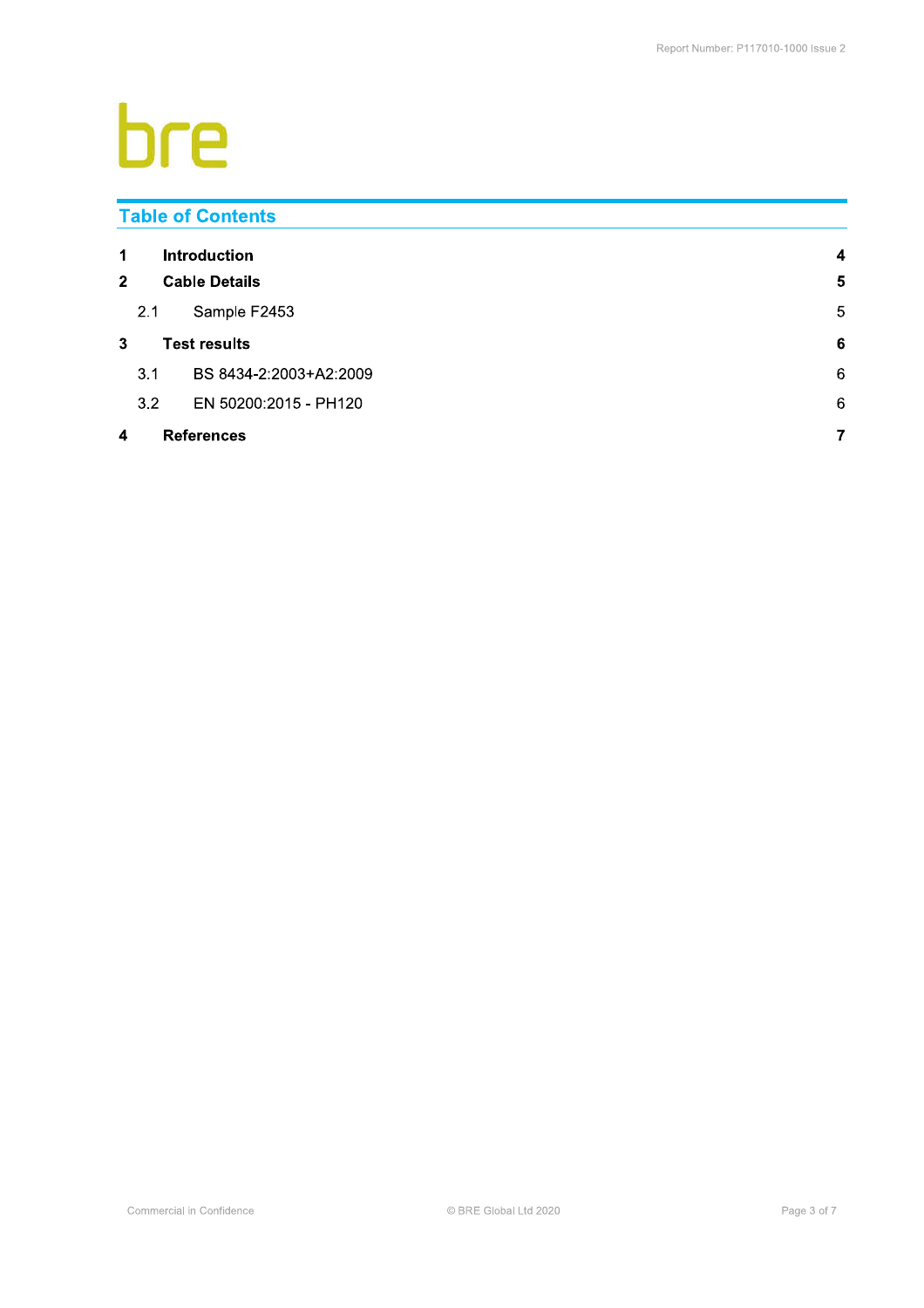## and the state of the state of the hre

### 1 Introduction

The requirement of the work was to determine the performance of cables when tested to BS 8434-2:2003+A2:2009 [1] and EN 50200:2015 PH120 [2].

This report is issue 2 of BRE Global report P117010-1000 Issue: 1 dated 27 March 2020. At the request of the sponsor some references to clauses within the standards have been updated, further edits were made to correct other inaccuracies in the report. BRE Global report P117010-1000 Issue: 1 dated 27 March 2020 has been withdrawn with effect from the date of issue of this report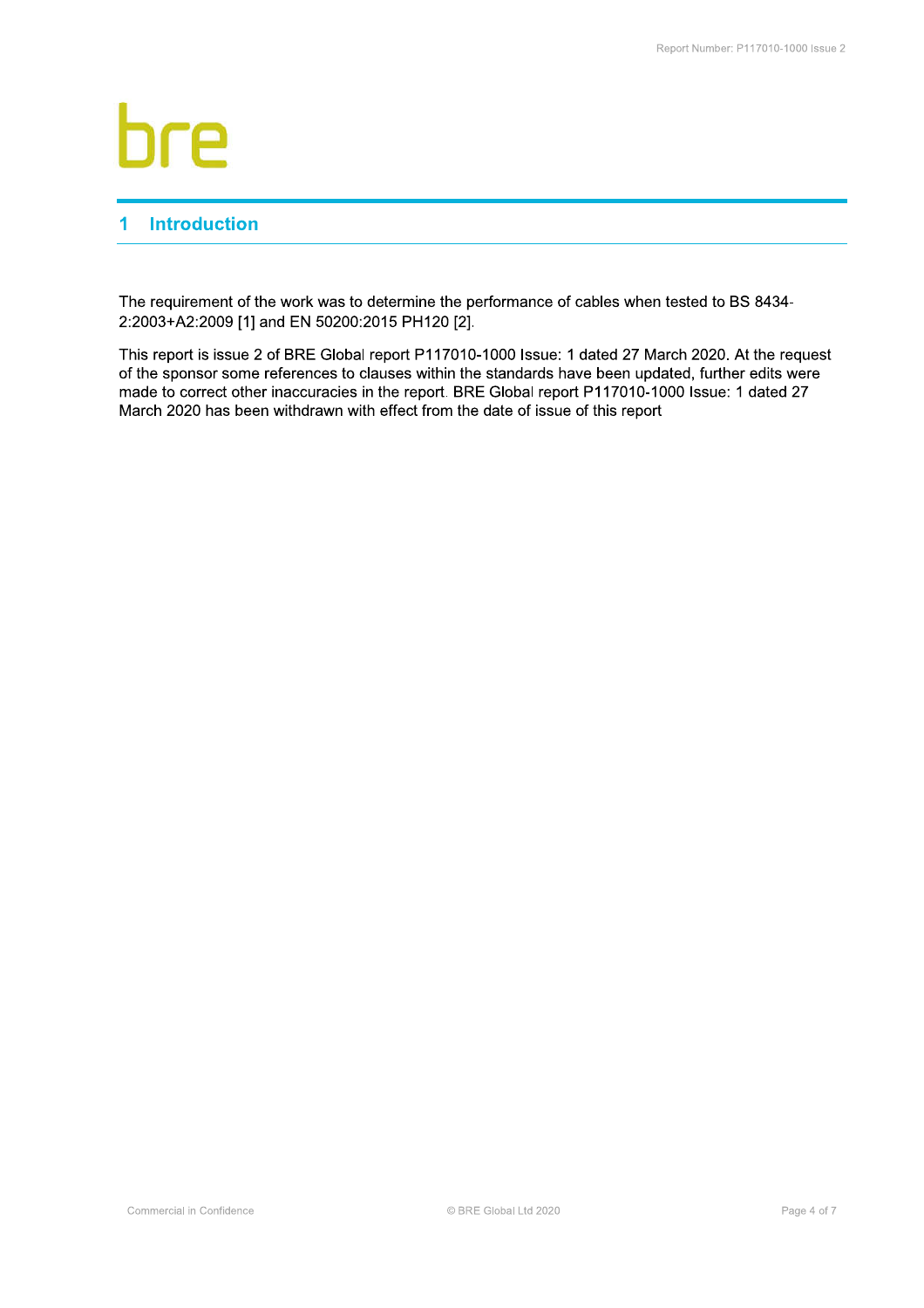# hre

#### $\overline{2}$ **Cable Details**

#### $2.1$ **Sample F2453**

The '1x1.5mm<sup>2</sup>' cable (BRE sample reference F2453) cable was a 3.44mm diameter cable which comprised the following components:

- Copper, Stranded\*\*
- Mica Tape  $x 2^{**}$
- Outer Sheath, Green & Yellow\*\*

The sheath had the following printed marking:

DRAKA UK (B) FT SIFER 950I OHLS Gen to BS6387 IEC 60331-21 600/1000 V 1X1.5 MADE IN UK LPCB 1134g/01 2019\*\*



\*\* Information verified by BRE. \*Information supplied by the test sponsor, and this was not independently verified by BRE beyond what is stated above. The validity of the results is conditional on the accuracy of the data supplied.

The test specimens were supplied by the client and received on the 3rd January 2020. BRE Global was not involved in the sample selection process and therefore cannot comment upon the relationship between samples supplied for test and the product supplied to market.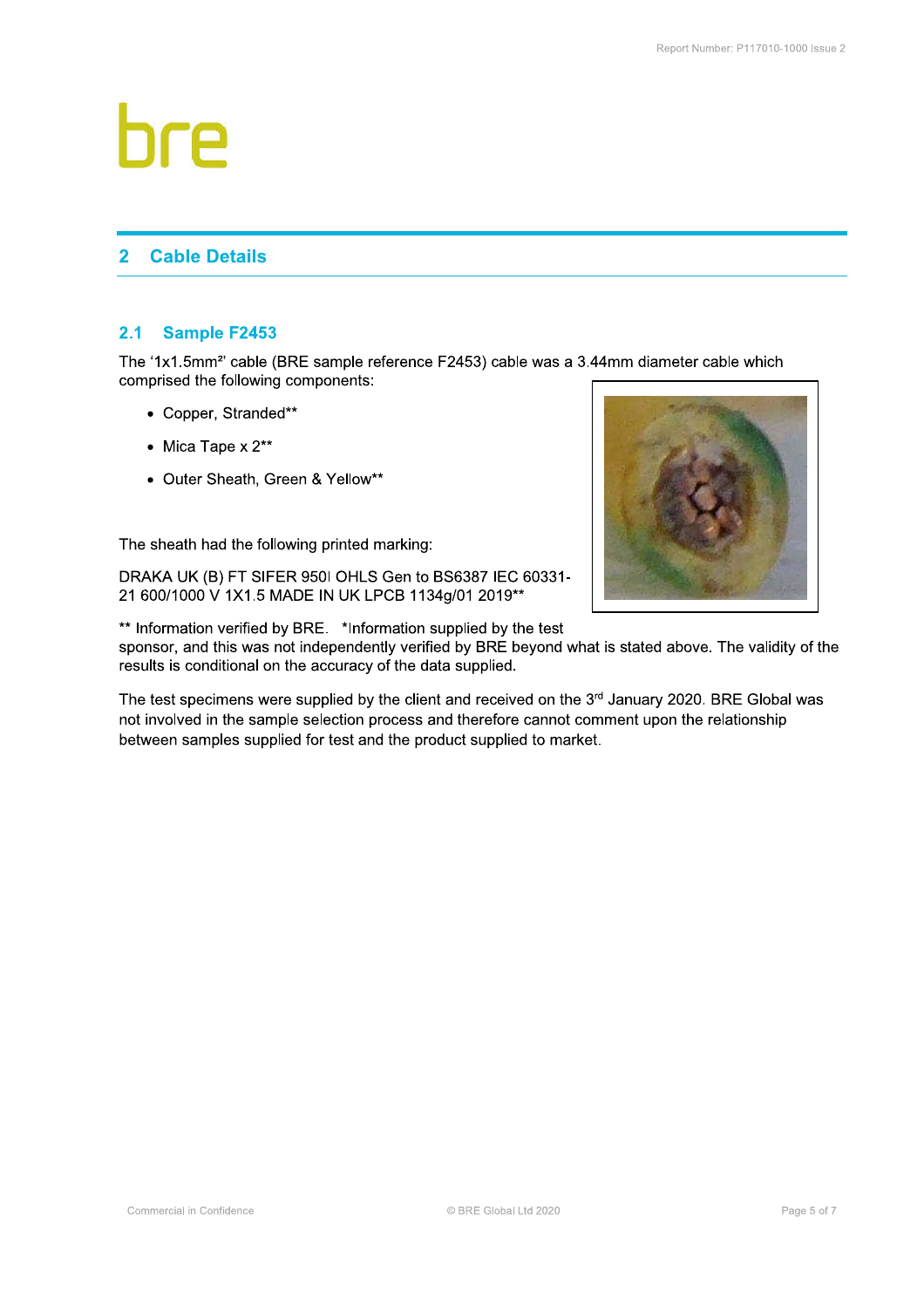#### $\overline{\mathbf{3}}$ **Test results**

#### $3.1$ BS 8434-2:2003+A2:2009

BS 8434-2:2003+A2:2009 requires resistance to fire and mechanical shock for an initial 60 minutes and resistance to fire, mechanical shock and water spray for a further 60 minutes.

| Sample | Bend<br>radius | Test<br>duration | Clip size   | Test<br>voltage<br>(Uo/U) | Test date  | Comments                              | <b>Result</b> |
|--------|----------------|------------------|-------------|---------------------------|------------|---------------------------------------|---------------|
| F2453  | 130mm          | 120<br>mins      | <b>RC79</b> | 450/750V                  | 02.03.2020 | No banks of<br>lamps<br>extinguished. | Pass*         |

\* 3 cables tested in a 20mm Stainless Steel 316L conduit

- Dual Thermocouples and TC Reader were used as the method for temperature monitoring during  $\bullet$ the verification procedure. Meeting the requirement of clause 7.3 of BS 8434-2:2003 + A2:2009
- Continuity checking of the cable was achieved using incandescent bulbs and met the requirements  $\bullet$ of clause 9.4 of BS 8434-2:2003+A2:2009.
- The fuses used in the test procedure complied with the requirements of clause 9 of BS 8434- $\bullet$ 2:2003+A2:2009.
- The metal plate device was used over the burner.  $\bullet$

#### EN 50200:2015 - PH120  $3.2$

| Sample | Test | Bend<br>radius | Clip size   | Test<br>voltage<br>(Uo/U) | Test date  | Comments                              | <b>Result</b> |
|--------|------|----------------|-------------|---------------------------|------------|---------------------------------------|---------------|
| F2453  |      | 130mm          | <b>RC75</b> | 600/1000V                 | 14.01.2020 | No banks of<br>lamps<br>extinguished. | Pass*         |
|        | 2    | 130mm          | <b>RC75</b> | 600/1000V                 | 14.01.2020 | No banks of<br>lamps<br>extinguished. | Pass*         |

\* 3 cables tested in a 20mm Stainless Steel 316L conduit

- Dual Thermocouples and TC Reader were used as the method for temperature monitoring during  $\bullet$ the verification procedure.
- The cable was secured to the board using copper P Clips using the layout described in EN  $\bullet$ 50200:2015, figure 8.
- Continuity checking of the cable was achieved using incandescent bulbs and met the requirements  $\bullet$ of clause 5.3 of EN 50200:2015.
- The fuses used in the test procedure complied with the requirements of clause 5.7 of EN  $\bullet$ 50200:2015.